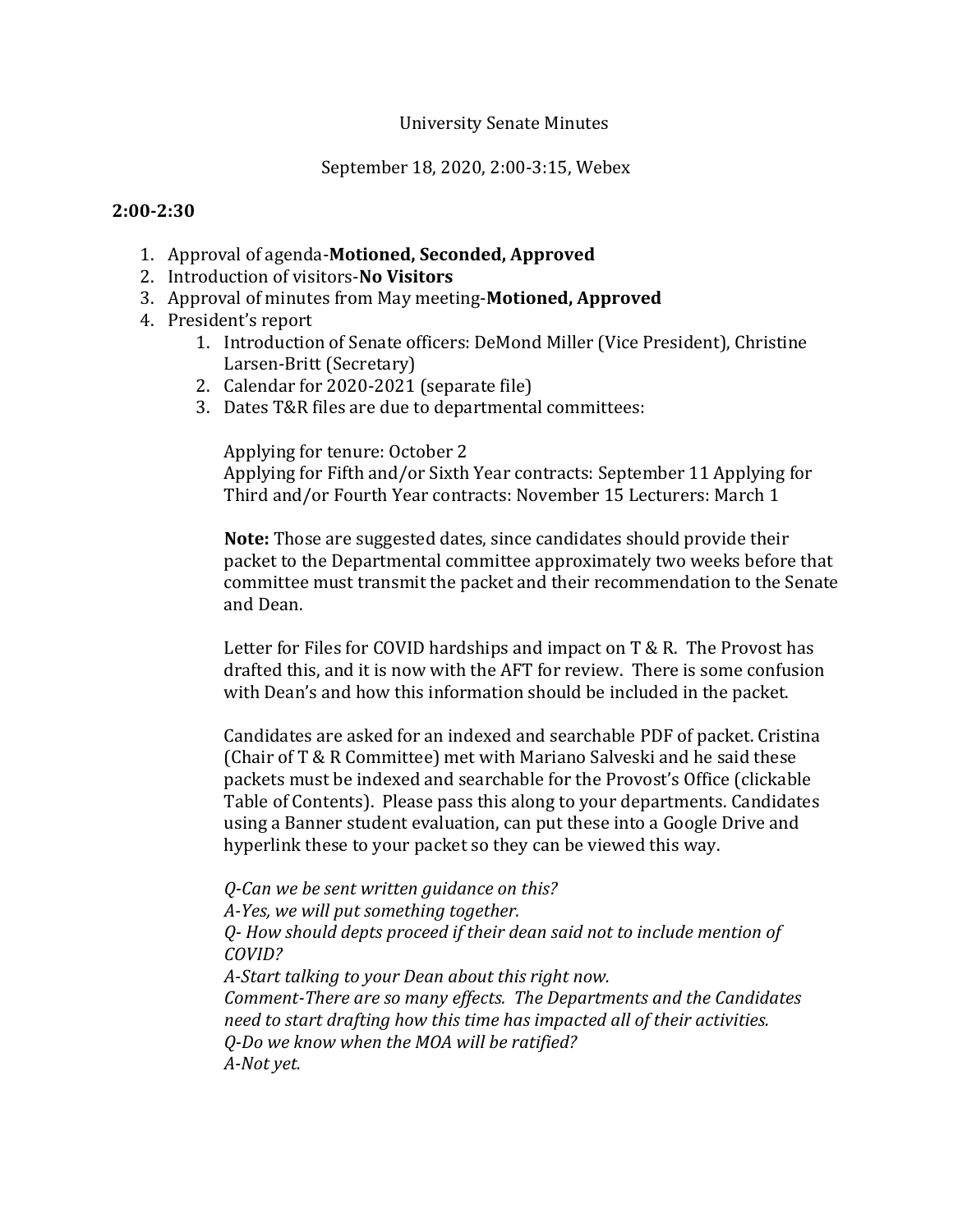- 4. COVID updates:
	- Number of infections; lag time in reporting

Dashboard has been updated and expanded. Significant lag time in reporting of cases for off campus testing. If a student does not disclose they are a Rowan student to a testing site, we do not get the info.

Off Campus means students who have not come to campus.

Comment- I have heard that ALL the students who have been exposed but not feeling sick are going off campus for tests because Rowan will only test them if they are symptomatic

We are seeing the price of testing climb over the past week or so.

• Sentinel testing to include students living off campus

This will be voluntary

- Dashboard to probably include positivity rate, other data
- Inform Scott Woodside if students tell you they're positive. **Do not inform the class.**
- Remote instruction
- Spring semester

Deans were asked to talk to their faculty if they were willing to start in March. There was not support for this. There seems to be agreement upon skipping spring break. There is talk about starting the spring semester starting a week later.

*Q-Is there any discussion about moving to remote after Thanksgiving (assuming we are ever really f2f) or has that discussion ended. A-There are no discussions at this point, but it could certainly come up. Q-Are there any updates for the frozen startup grant and the frozen Camden Health Initiative grant? A-No Updates*

5. Professional Staff Senate Exec Group

Professional Staff had no clear process for remote work. Teri Drye from HR has not come up with a statement for professional staff for Work from Home.

6. Suggestions for improving Canvas: Kim Poolos, chair of Tech Resources Committee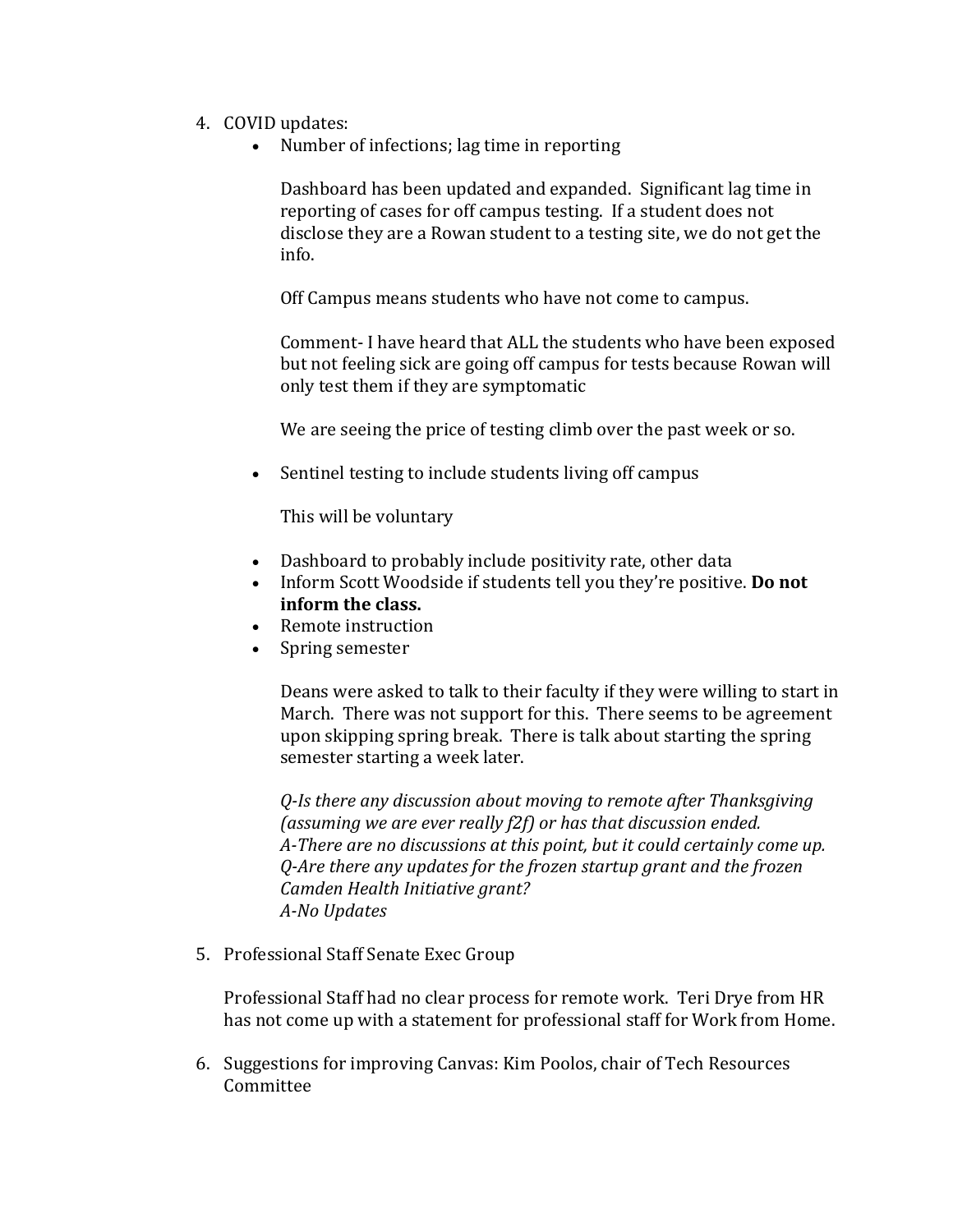An anonymous Google form has been created to document issues with Canvas and for other information needed for the future. First Tech Committee Meeting is October  $6<sup>th</sup>$ , so Kim Poolos will try to compile this data before this.

Q-Why did IRT disable Import Course Content? All tests and questions had to be recreated. I have asked IRT and never got an explanation.

A-Please email Bill an email to document all of this and he will contact Mike CIcacco

Comment-Just FYI: the policies from IT on Canvas are a significant hindrance to faculty. One pet peeve: not being able to add colleagues as observers to specific classes. No one likes Canvas Commons. Thanks for doing this!!!

There are a few workarounds

7. Sabbaticals

People are asking about Sabbaticals. All this year'ss have been deferred. Is it worth having a Sabbatical process if we may only award 0-4 sabbaticals?

*Q-Is it possible to consider (re)awrding sabbaticals halted by COVID last year? A-Yes, you should ask the Provost and the Chair of Sabbatical* 

- 8. Senate office hours: By appointment only
- 9. Update on Zoom

Zoom is only for use through Canvas. WebEx is the official product we are using.

If you are a non-faculty member and do not have access to Zoom, let Bill know

- 10. Dance Studio: August
- 11. Discovery Hall: mid-February

*Q-Is the fossil park on hold? A-No, it is still going on as it is bond funded*

12. Fall curriculum deadlines: Proposals must be approved by the Department, Dean, and College by Friday, September 25. Proposals received by the Senate after September 25 but on or before October 2 may or may not be reviewed during the Fall semester. Proposals received after October 2 will be reviewed in the Spring 2020 semester.

Spring curriculum deadlines: Proposals must be approved by the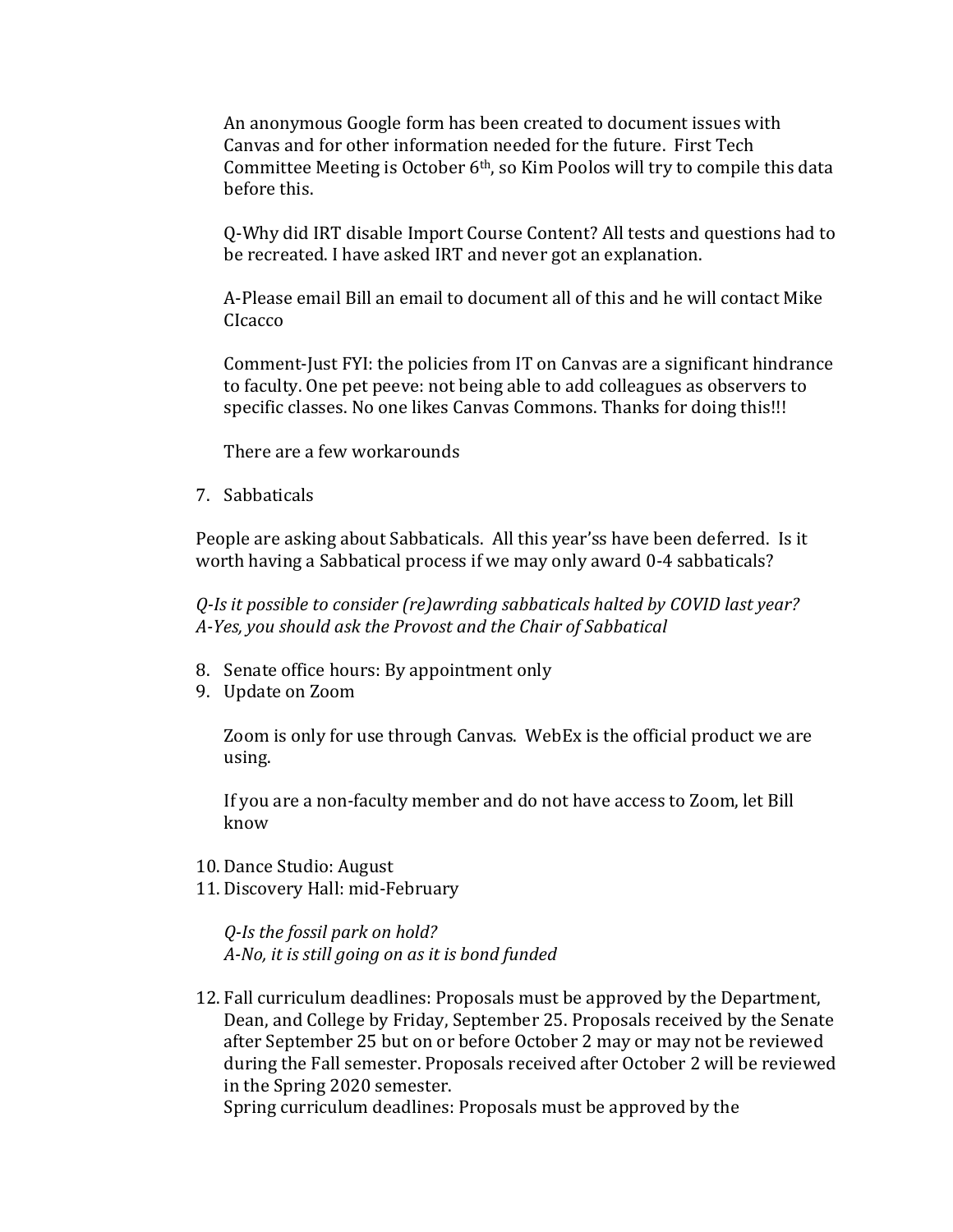Department, Dean, and College by Friday, February 12. Proposals received by the Senate after February 12 but on or before February 19 may or may not be reviewed during the Fall semester. Proposals received after February 19 will be reviewed in the Spring 2020 semester.

## **Note: All submissions will be through the OnBase workflow software.**

#### **2:30-3:10**

5. Update from Monica Kerrigan, Ombuds

Ombuds has been in existence for 4-5 years. This office offers assistance with conflict resolution options. The Ombuds is a confidential resource. The is not a formal process. It may help you understand policies and processes that are unclear of confusing. [Kerriganm@rowan.edu.](mailto:Kerriganm@rowan.edu) Voicemail and Email is not a confidential form of communication. Reach out to Dr. Kerrigan and set up a time to meet.

6. Update on Budget (Chris Simons)

Stronger than expected FY21-expecting 7 million deficient. There is still a lot of variability, especially with the pending NJ state budget. The 7 million includes the tuition discount, housing losses, and state budget cuts.

Hired 9TT for next year

Hiring 30 people for new SOM Medical School at RCSJ

There is discussion of changing tuition pricing.

*Q-Is there data on the cost savings of eliminating adjusted load? A-Have not seen any Q-Do we the cost savings from the furloughs? A-Up to 4 million*

7. Internship legal documents (separate files)

Requiring any employer offering our students an internship. How will the impact your programs and students? If you have suggestions and concerns, please let Bill know so he can forward them

*Q-Is this for remote or in-person internships? A-It is for both Q-What defines an internship? A-Bill will check*

8. Graduate concentrations (separate file)